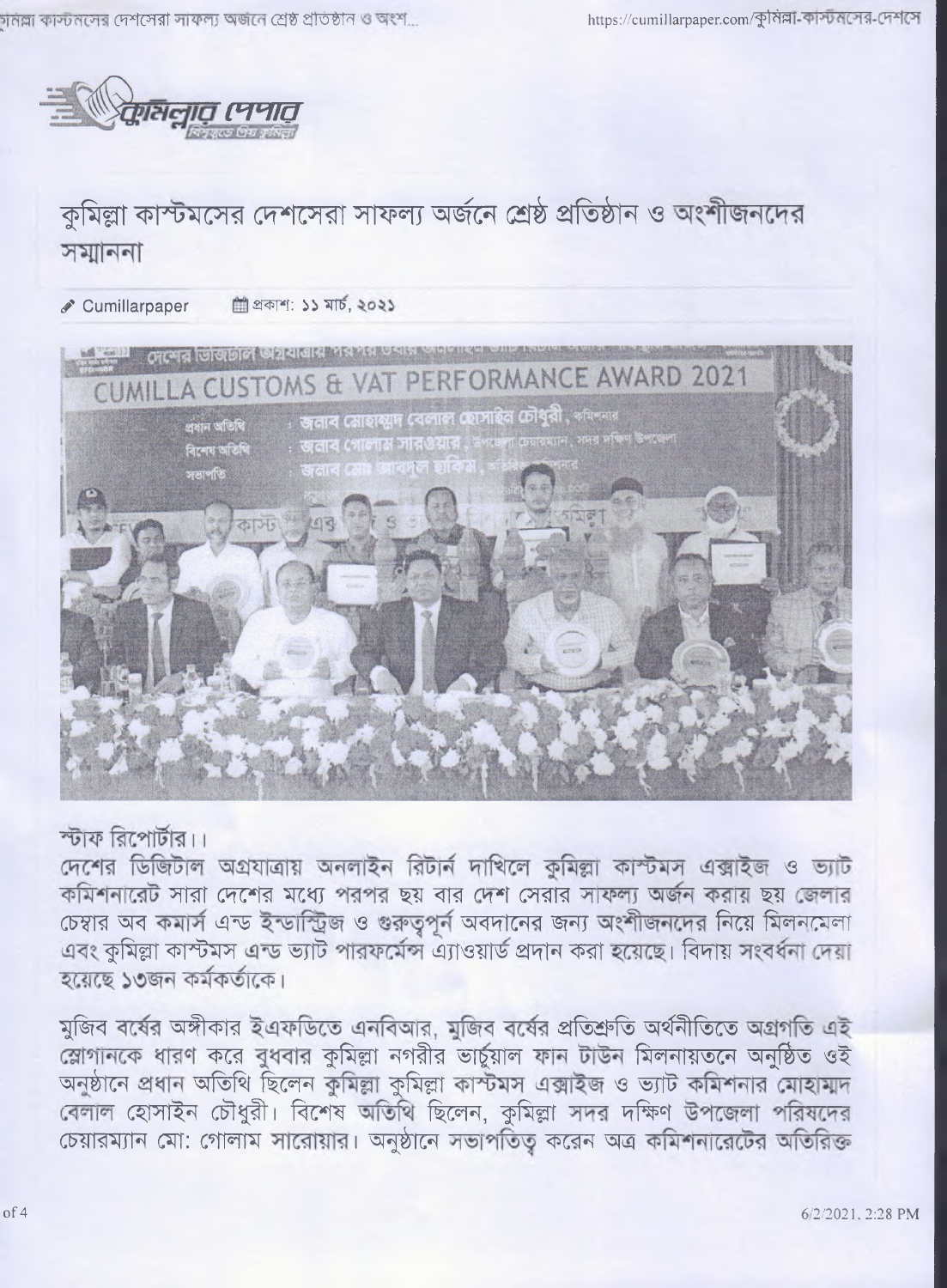কুমিল্লা কাস্টমসের দেশসেরা সাফল্য অজনে শ্রেষ্ঠ প্রাতষ্ঠান ও অংশ…

## কমিশনার মো: আবদুল হাকিম।

অনুষ্ঠানে কুমিল্লা, ফেনী, চাঁদপুর, ব্রাহ্মণবাড়িয়া, নোয়াখালী, লক্ষীপুর জেলার সর্বোচ্চ ভ্যাট প্রদানকারী প্রতিষ্ঠান আবুল খায়ের টোব্যাকো কোম্পানি লিমিটেড, আন্দুল মোনেম লিমিটেড, নিপ্ৰো জে.এম.আই ফাৰ্মা লিমিটেড, পিএইচপি ইন্ড্ৰিগেটেড স্টীল মিলস লি ও গ্লোব ফার্মাসিউটিক্যালস লিমিটেড। পণ্য খাতে ফরিদ গ্রুপ ও শফিউল আলম স্টীল রি-রোলিং মিলস্  $R$  লিমিটে ও আরমান কেমিক্যাল এন্ড সোপ ইন্ডাস্টিজ। সেবা খাতের অবদানের জন্য মাতৃভান্ডার, <u>ভাৰ্চয়াল ফান টাউন ও গোলাম সারওয়ারকে সম্মাননা দেয়া হয়।</u>

অপরদিকে কমিশনারেটের বিদায়ী ১৩ জন কর্মকর্তাকে সম্মাননা ক্রেস্ট প্রদান করা হয়। বিদায়ী কর্মকর্তাগণ হলেন, যুগা কমিশনার মুশফিকুর রহমান, রাজস্ব কর্মকর্তা জিয়া উদ্দিন আহমেদ, মোহামাদ নিজাম উদ্দিন ও মোঃ আবদুস সাত্তার এবং সহকারী রাজস্ব কর্মকর্তা হচ্ছেন: মোজাফফর হোসেন, মোঃ আসদুজ্জামান থান, বিজুয়ান রশিদ রিপন, মোঃ জায়েদ-উল আলম, আবুল কালাম আজাদ, মোঃ জসিম উদ্দিন, মোহাম্মদ নূর-ঈ-আলম, মুহাম্মদ আরিফুদ্দিন, ফরহাদ হোসনে ও মোঃ জিয়াউর রহমান।

কৃতি কর্মকতা হিসেবে পুরস্কৃত হয়েছেন রাজস্ব কর্মকর্তা আমিনুল হক, হারাধন চন্দ্র পাল, তপন দাশ, কাউছার মাহমুদ ও আইমাদ ছালাউদ্দিন। সহকারী রাজস্ব কর্মকর্তা হিসেবে পুরস্কৃত হয়েছেন মোঃ আতিকুল ইসলাম, ইকরামুল হক রনি, শামীম মোল্লা, প্রনব । এছাড়া কর্মচারীদের মধ্যে পুরস্কৃত হয়েছে মোঃ তোফায়েল আহমেদ, নোমান, মামুন ও শহীদুল প্রমুখ।

তাছাড়া, ভ্যাট আদায়ে প্রযুক্তি উদ্বুদ্ধকরন, সচেতনতা সৃষ্টি সহ কুমিল্লা কাস্টমস এক্সাইজ ও ভ্যাট কমিশনারেটের সংবাদ, ডকুমেন্টারি, প্রত্রিকায়, অনলাইন ও ইলেক্ট্রনিক মিডিয়াতে প্রকাশের মাধ্যমে বিশেষ অবদান রাখায় সাংবাদিকের মধ্যে শেয়ার বীজ এর সম্পাদক মীর মনিরুজ্জামান, প্রতিসময়ের সম্পাদক সাদিক হোসেন মামুন, গ্রেটারকুমিল্লার সম্পাদক মোঃ এমদাদুল হক সোহাগ, শেয়ার বীজের সিনিয়র রিপোর্টার রহমত রহমান, বাসসের সিনিয়র রিপোর্টার এস.এম রাশিদল ইসলাম, প্রথম আলোর রিপোর্টার গাজীউল হক সোহাগ, চ্যানেল আইয়ের প্রোগ্রাম প্রডিউসার এম.এ হানিফকে কুমিল্লা কাস্টমস এন্ড ভ্যাট পারফর্মেন্স এ্যাওয়ার্ড প্রদান করা হয়।

অনুষ্ঠানে আমন্ত্রিত বিশেষ অতিথি কুমিল্লা সদর দক্ষিণ উপজেলা চেয়ারম্যান গোলাম সারওয়ার তাঁর বক্তব্যে বলেন, "ভ্যাট আদায়কে আরো সহজ করা দরকার। তৃণমূল পর্যায় থেকে ভ্যাট আদায় করলে সরকারের রাজস্ব আহরণ বাড়বে। তৃণমূল পর্যায়ে একেবারে ইউনিয়ন পর্যায় থেকে জ্যাট আদায় করার জন্য ইউনিয়ন পরিষদ ও উপজেলা পরিষদকে সম্পক্ত করা যেতে পারে। মানুষের মন জয় করে ভ্যাট আদায় বাড়াতে হবে। আমরা এখন আর তলাবিহীন ঝুড়ি নয়। আমরা নিজের পায়ে দাড়াতে শিখেছি। অভ্যন্তরীণ খাত থেকে আয় বাডাতে হবে।"

ফেনী চেম্বার অব কমার্সের প্রতিনিধি হিসেবে আবুল কাশেম বলেন, দেশ এগিয়ে যাচ্ছে। আমাদেরও এগিয়ে আসতে হবে। ফেনীতে ভ্যাট অফিসের লোকবল কম। লোকবল বাড়াতে পারলে রাজস্ব আহরণও বাড়বে। এরকম অনুষ্ঠান প্রতি জেলায় করা উচিত।

আব্দুল মোনেম লিমিটেডের ডিএমডি এ কে এম মুহিউদ্দীন মোনেম বলেন, "আব্দুল মোনেম লিমিটেড বাংলাদেশের অবকাঠামোর ক্ষেত্রে এক পথপ্রদর্শক। আমাদের দ্বারা কুমিল্লা টানা ছয়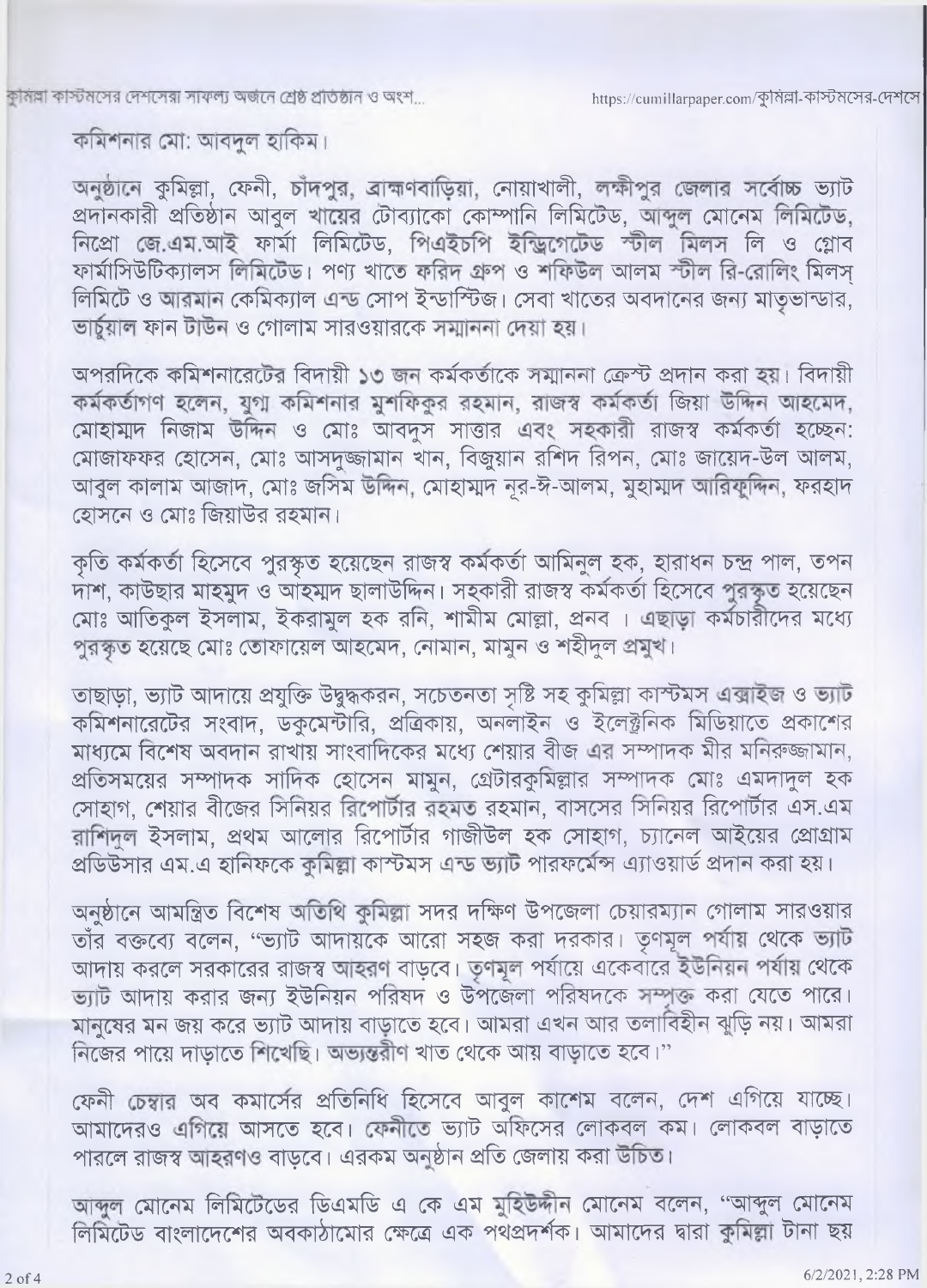বার প্রথম হওয়ায় আমরা গর্বিত। আমরা প্রতিবারই সেরা করদাতা হিসেবে পুরস্কৃত হই। কাস্টমসের যেমন দায়িতু আছে, আমাদেরও তেমনি দায়িতু আছে। ভ্যাট হার উন্নত হওয়া উচিত। প্রগ্রেসিভ ট্যাক্স হওয়া উচিত আমাদের দেশে। ট্যাক্স-জিডিপি অনুপাত বাড়াতে হবে, তা সহনীয় পর্যায়ে আনতে হবে। ভ্যাট ব্যবস্থাকে তৃণমূল পর্যায় পর্যন্ত বণ্টিত করে দেওয়া উচিত। ইকোয়াল ডিস্ট্রিবিউশন, ফেয়ার প্লে।

আবুল খায়ের টোব্যাকোর এমডি বীর মুক্তিযোদ্ধা ব্রিগে. জেনারেল (অব.) শহীদুল্লাহ চৌধুরী বলেন, "১৯৫৩ সালে আবুল থায়ের কুটির শিল্পের মাধ্যমে ব্যবসা ওরু করেন। আর আজ তা মহীরূহ ধারণ করেছে। গত তিন বছর ধরে চট্টগ্রামে সেরা করদাতার পুরস্কার লাভ করে।"

জেএমআই গ্রুপের মো: আব্দুর রাজ্জাক বলেন, "এই সম্মাননা আমাদের জন্য বিশেষ গৌরবের এবং অনুপ্রেরণার। আমি মাত্র তিনটি প্রোডাক্ট আর ৫০ জন নিয়ে কার্যক্রম শুরু করছি। এখন আমার ৭৫০ লোকবল। বর্তমানে ৩৬টি দেশে রপ্তানি করি। করোনাকালীন সময়ে ১০ কোটি ৩৬ লক্ষ সিরিঞ্জ তৈরির অর্ডার দিয়েছিলেন মাননীয় প্রধানমন্ত্রী। গত ১৫ বছরে শিশুদের টিকার জন্য সিরিঞ্জ আমরাই তৈরি করে আসছি।

সহকারী কমিশনার (সদর দপ্তর, কুমিল্লা) জনাব মোহাম্মদ ছালাউদ্দিন রিপন বলেন, মাননীয় প্রধানমন্ত্রী ঘোষিত ডিজিটাল বাংলাদেশের পথে এগিয়ে যাচ্ছে কুমিল্লা কাস্টমস টিম। অনলাইন ভ্যাট রিটার্ন দাখিলে কুমিল্লা ভ্যাট কমিশনারেট এর এটি শীর্ষস্থান অর্জনের 'ডাবল হ্যাট্রিক'। এটি আপ্লুত হওয়ার মতো একটি বিষয় বটে। এ টিমকে নেতৃত্ব দিয়ে সফলতা এনে দেওয়ার অগ্রণী নায়ক আমাদের কমিশনার মহোদয়।

কুমিল্লা কমিশনারেটের অতিরিক্ত কমিশনার জনাব মোঃ আবদুল হাকিম বলেন, কর ব্যবস্থায় বেসিক ম্যানেজমেন্ট স্ট্রাকচার নিয়ে কাজ করতে হবে। আমাদের কমিশনার মহোদয় মাঠ পর্যায়ে কর্মরতদের মোবিলাইজ করে কাজকে বেগবান করেছেন। এছাড়া তিনি উদ্যোক্তা, ব্যবসায়ীদের সম্পৃক্ত করেছেন। কর্মকর্তা ও করদাতাদের মধ্যে দূরত কমাতে তিনি গণমাধ্যমকে সম্পূক্ত করেছেন। মাথাপিছু আয়ের দিক থেকে আমাদের অবস্থান ভালো, আমাদের অর্থনীতির অবস্থাও ভালো। কিন্তু আমাদেরকে ট্যাক্স-জিডিপি অনুপাত বাড়াতে হবে।

কমিশনার মোহাম্মদ বেলাল হোসাইন চৌধুরী বলেন, চলতি অর্থবছরে কুমিল্লা কমিশনারেটের রাজস্ব আদায়ের লক্ষ্যমাত্রা ৪১২০ কোটি টাকা। জাতীয় রাজস্ব বোর্ডের ১৩টি সূচকের মধ্যে ৮টি সূচকেই আমরা প্রথম। ১৫৪% রাজস্ব প্রবৃদ্ধি, অনলাইন ভ্যাট রিটার্ন দাখিলে টানা ছয়বার প্রথম স্থান এসবই আমাদের অর্জন। গণমাধ্যমের প্রতি কৃতজ্ঞতা। সর্বোপরি আমার অফিসারদের প্রতি কৃতজ্ঞতা প্রকাশ করছি। আব্রাহাম লিংকনের বিখ্যাত ভাষণের সাথে মিল রেখে আমিও বতে চাই. উই আর ফর দ্যা ট্যাক্সপেয়ার্স, বাই দা ট্যাক্সপেয়ার্স এন্ড অব ট্যাক্সপেয়ার্স। করদাতারাই সবচেয়ে সম্মানিত। করদাতাদের করের মাধ্যমেই বাংলাদেশ আজ দক্ষিণ এশিয়ায় সবচেয়ে প্রতিশ্রুতিশীল অর্থনীতি। ভারতের চেয়েও মাথাপিছু আয় আমাদের বেশি। সাফল্য অর্জনের চেয়ে তা ধরে রাখা কঠিন। কুমিল্লার কর্মপ্রবণতা এনবিআরের সম্মানও উচ্চকিত করেছে। করোনাকালে কুমিল্লা টিমের জন্য বিষয়টি খুবই চ্যালেঞ্জের ছিল। আগেও বলেছি দলবদ্ধ প্রচেষ্টা ও প্রতিযোগিতা এ অভূতপূর্ব সাফল্যের মূল নিয়ামক এবং দেশপ্রেমে উদ্বুদ্ধ কর্মকর্তাদের পরিশ্রম ও সাফল্যের পিপাসা কুমিল্লা কমিশনারেটকে রাজস্ব প্রবৃদ্ধি ও রিটার্ন দাখিলে উপর্যুপরি সাফল্য এনে